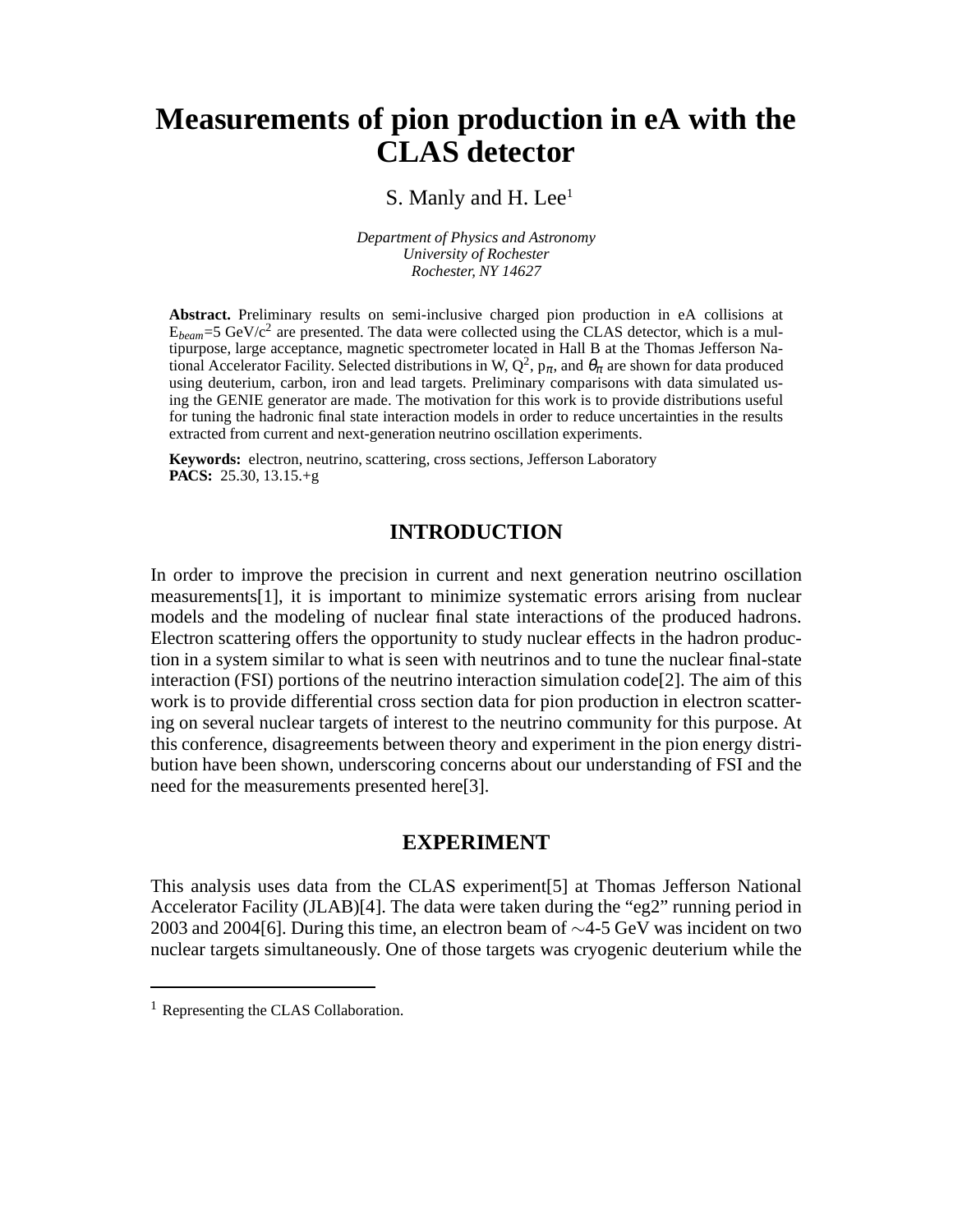other was a solid target fabricated from either carbon, aluminum, iron, tin, or lead[8]. For the data used in this analysis, the beam energy was 5.014 GeV.

From a sample of over 4.8 billion interaction triggers, events with an electron and one detected charged pion were extracted. A number of selection criteria were invoked to insure only high quality, well-reconstructed events with the topology of interest were kept for continued analysis[7]. After all cuts approximately 34.6/6.1/9.3/3.1 million events with the electron interacting in the deuterium/carbon/iron/lead target were retained, respectively.

The large number of events in the data sample allows for the study of multi-differential cross sections which are, in principle, more powerful than integrated cross sections in constraining models of nuclear effects in these interactions. Cross sections were calculated using two variables that depend on leptonic information, W and  $Q^2$ , and three variables that depend on pion information,  $p_{\pi}$ ,  $\theta_{\pi}$  (the angle with respect to the beam direction) and the pion charge.

The data were corrected for acceptance and bin migration in a five-dimensional space using information from the Monte Carlo (see below). Radiative corrections were performed on the data using the ratio of cross sections calculated with and without radiative corrections determined differentially based on the leptonic variables, W and  $Q^2$ , where the elastic contribution was removed (since we require a pion to be present)[9].

#### **SIMULATED EVENTS**

The use of simulated data in this work was essential for studies of acceptance, radiative corrections, and systematic errors. Simulated samples were created using the GE-NIE Monte Carlo generator package[10] with the eA mode enabled. Relative to the default GENIE used for neutrino interactions, the eA mode of GENIE uses charged lepton cross sections from Rein-Sehgal[11] and Bodek-Yang[12] and includes small modifications to account for the probe charge in the hadronization model and resonance event generation[13].

Events generated by GENIE were passed through the CLAS detector simulation (GSIM) and then processed through the same analysis chain used for the data. After processing, approximately 0.98/0.79/0.68/0.60 million interactions (with a produced charged pion) on the deuterium/carbon/iron/lead target were retained, respectively.

## **RESULTS AND OUTLOOK**

Given the multi-dimensional aspect of this analysis, only a tiny fraction of the results can be shown here. The upper panels of Fig. 1 show the preliminary results for the acceptance and radiatively-corrected cross sections in  $Q^2$  and  $p_\pi$  for events produced on the carbon target which contain a positive pion. The lower panels show the data/MC ratio for the upper plots along with similar comparisons for the other three targets.

Current efforts in the analysis involve the determination of systematic errors and choosing kinematic cuts defined in such a way that comparisons with models (other than those included in GENIE) can be done in a meaningful fashion. We anticipate releasing